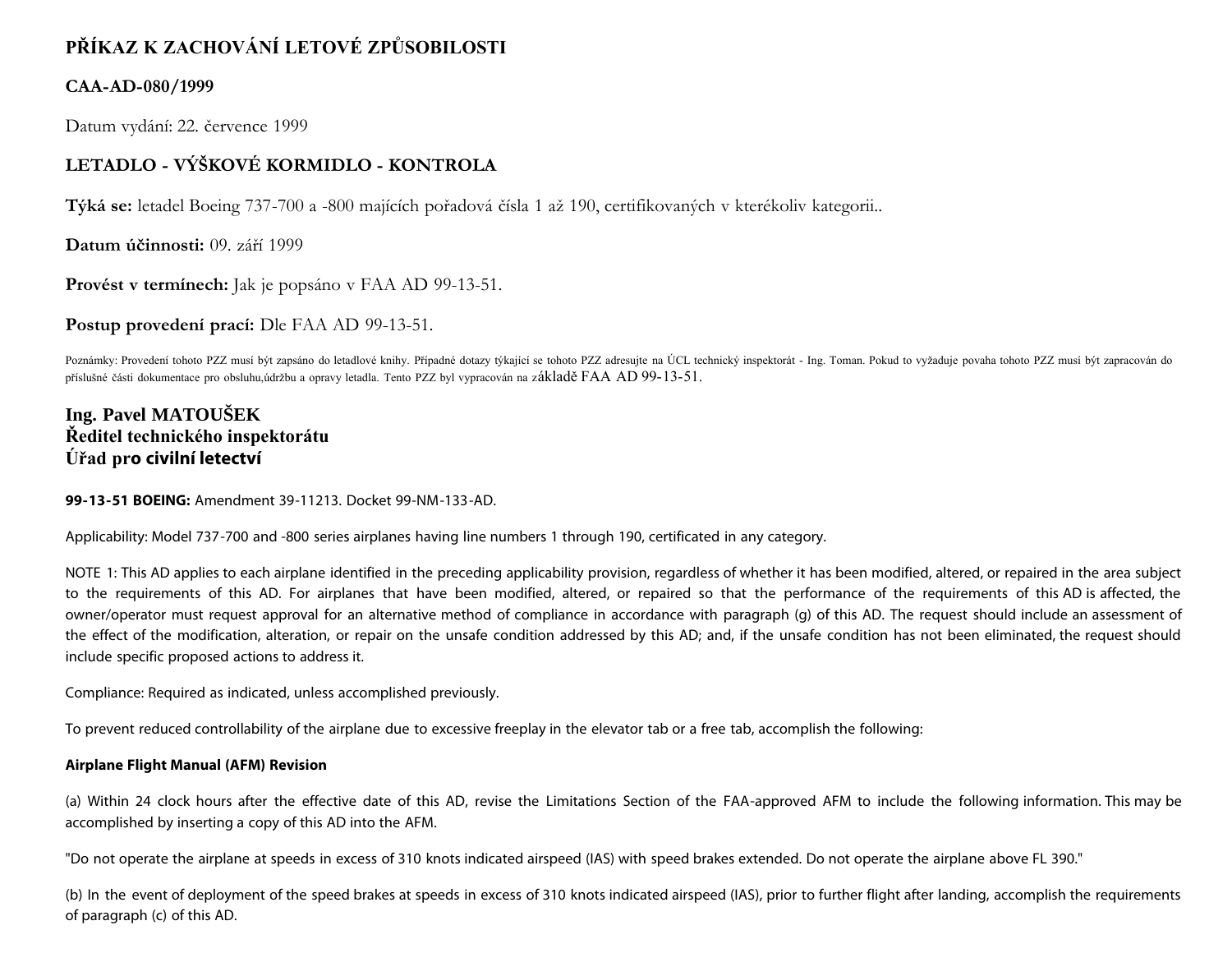#### **Inspection and Check**

(c) Within 10 days after the effective date of this AD, perform a high frequency eddy current (HFEC) inspection of the tab mast fitting of the left and right elevator tab assembly to detect cracking, and a one-time elevator tab freeplay check to detect freeplay of the elevator tab, in accordance with Boeing Alert Service Bulletin 737-55A1068, dated June 9, 1999.

(1) If no cracking is found in the elevator tab mast fitting, repeat the HFEC inspection thereafter at intervals not to exceed 15 days, until accomplishment of the actions required by paragraph (d) of this AD.

(2) If any cracking is found in the elevator tab mast fitting, prior to further flight, accomplish the requirements of paragraph (e) of this AD.

(3) If any freeplay is found that is outside the limits specified in the alert service bulletin, prior to further flight, perform corrective actions in accordance with the alert service bulletin.

NOTE 2: Boeing Alert Service Bulletin 737-55A1068, dated June 9, 1999, references Boeing Model 737-600/-700/-800 Maintenance Manual (AMM), Subjects 27-09-91, 27-31- 00, and 51-21-99; 737 Nondestructive Test (NDT) Manual D6-37239, Part 6, Subject 55-00-00; 737 Structural Repair Manual (SRM) Subject 51-20-81; and Operations Manual Service Bulletin D6-27370-TBC ("Elevator Tab Operational Limitations"), dated June 10, 1999; as additional sources of service information to accomplish certain requirements of this AD.

#### **Time-Limited Modification**

(d) Within 90 days after the effective date of this AD, install an additional high-strength fastener on the elevator tab mast fitting in accordance with Boeing Alert Service Bulletin 737-55A1068, dated June 9, 1999. Accomplishment of this modification constitutes terminating action for the requirements of paragraph (b) of this AD. Following accomplishment of the installation, the AFM revision required by paragraph (a) of this AD may be removed from the AFM. Following accomplishment of the installation, repeat the HFEC inspection required by paragraph (c) of this AD thereafter at intervals not to exceed 90 days until accomplishment of paragraph (e) of this AD.

#### **Replacement**

(e) Replacement of the elevator tab mast fitting with a new, improved fitting in accordance with a method approved by the Manager, Seattle Aircraft Certification Office (ACO), FAA, Transport Airplane Directorate, constitutes terminating action for the requirements of this AD.

#### **Spares**

(f) As of receipt of this AD, no elevator tab mast fitting, part numbers (P/N) 185A400-1 or 185A400-2, shall be installed on any airplane.

#### **Alternative Methods of Compliance**

(g) An alternative method of compliance or adjustment of the compliance time that provides an acceptable level of safety may be used if approved by the Manager, Seattle ACO. Operators shall submit their requests through an appropriate FAA Principal Maintenance Inspector, who may add comments and then send it to the Manager, Seattle ACO.

NOTE 3: Information concerning the existence of approved alternative methods of compliance with this AD, if any, may be obtained from the Seattle ACO.

### **Special Flight Permits**

(h) Special flight permits may be issued in accordance with sections 21.197 and 21.199 of the Federal Aviation Regulations (14 CFR 21.197 and 21.199) to operate the airplane